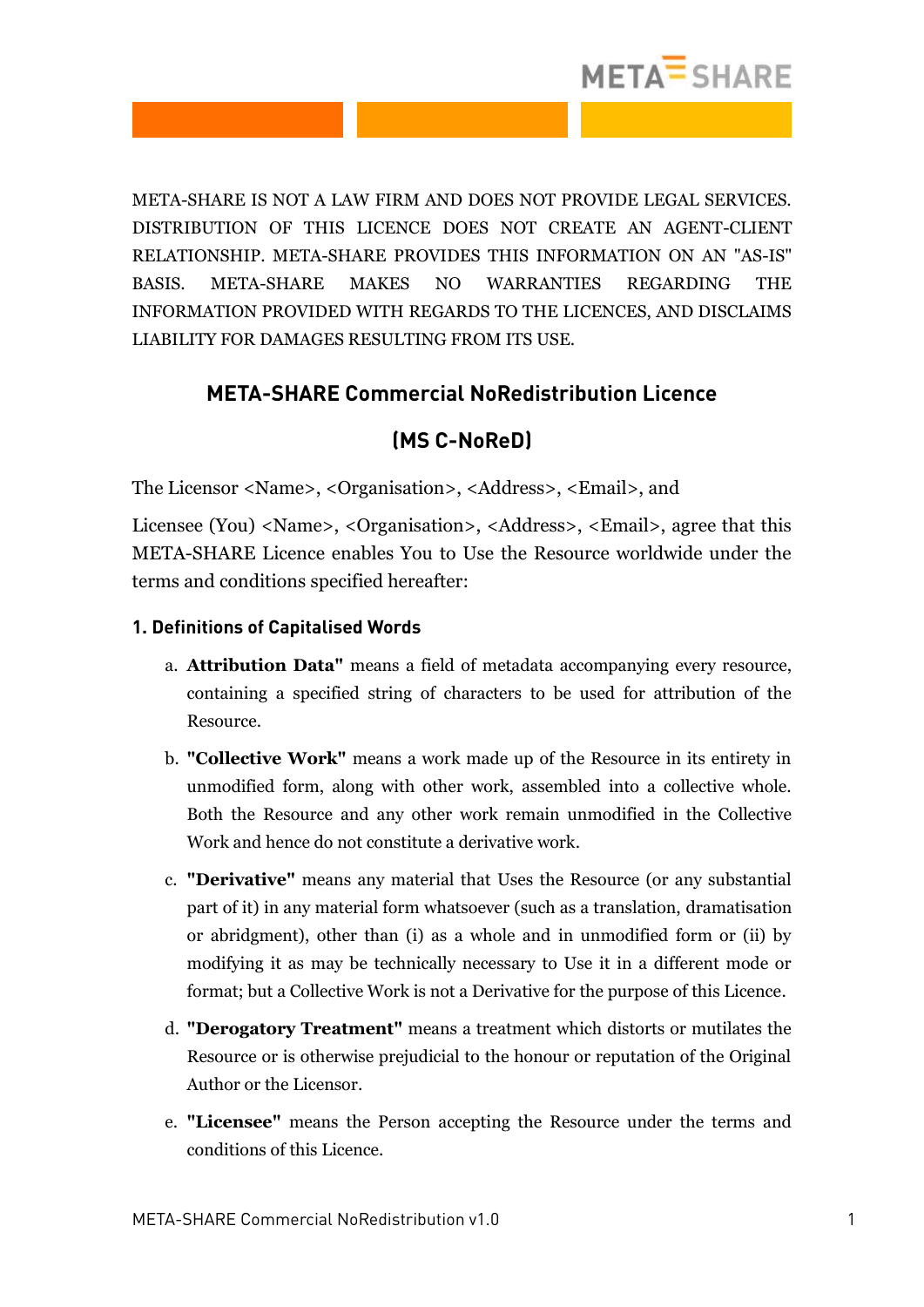

- f. **"Licensor"** means the Person offering the Resource under the terms and conditions of this Licence and is named in the METASHARE metadata.
- g. **"META-SHARE"** is a network of distributed repositories of LRs.
- h. **"Original Author"** means the Person who holds any copyright or the sui generis Database Right in the Language Resource or any parts of it and is named as such in the Attribution Data.
- i. **"Person"** means a natural person or a body of persons corporate or incorporate. In the case of a body of persons, this may only grant access to people working under its control, i.e., its own members, consultants to the organisation, employees or individuals providing service to the organisation. Individuals may be allowed access to the Resource only after being informed of the provisions of this Licence. The access is to be terminated when the license no longer applies. The organisation will take all reasonable steps to retain the list of all persons ever granted access to the Information and make them available upon request to any of the copyright holders licensing this work.
- j. **"Resource"** means the specific language resource <RESOURCE NAME>, <RESOURCE SHORT NAME> offered to You under the terms of this Licence.
- k. **"Site**" means the premises of <PREMISES NAME OR DESCRIPTION> where the Resource will be used, which is under Your control , including but not limited to geographical location, specific computing equipment, IP addresses or any other point of access controlled by the licensee.
- l. **"Use"**, as a verb, means doing any act which is restricted by copyright or neighbouring rights (including Database Rights), whether in the original medium or any other; and includes modifying the Resource as may be technically necessary to Use it in a different mode or format.
- m. **"Work"** means any work protected by copyright (or by database rights if applicable) which is offered under the terms of this Licence, and includes works forming only a part of the Resource as well works as incorporated in any Collective Work.
- n. **"You"** means the Person acquiring rights under this Licence.
- o. Words in the singular include the plural and vice versa.

#### **2. The Rights Granted**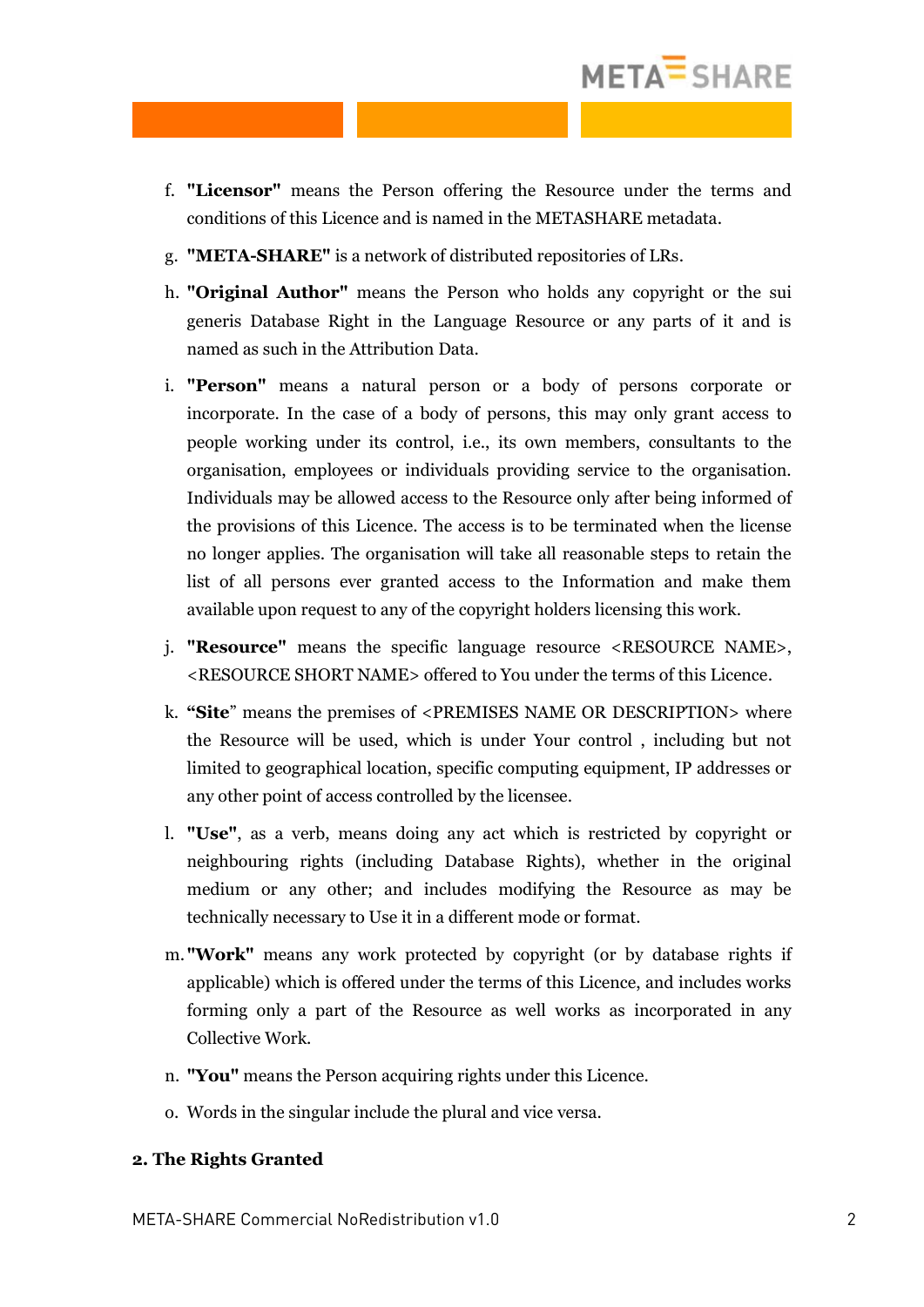# META<sup>=</sup>SHARE

**2.1** Subject to the exceptions under clause 2.2, the conditions and the reservation under clauses 2.3-2.8 below, the Licensor grants to You a worldwide, clear of any third parties rights, non-exclusive, licence to Use the Resource under the terms and conditions defined here. This licence covers the copyright and the sui generis database right over the Resource and is an agreement between You and the Licensor for access to the Resource. For the purpose of this Licence, Use is encompassing all acts described below, in the execution of which only You are involved and only if the use is necessary to access and make the agreed use of the contents of the Resource. So you may:

- a. copy the Resource, create Derivatives or incorporate the Resource or the Derivatives into a Collective Work;
- b. extract and re-utilise the whole or substantial parts of the Resource; copy Derivatives or the Resource as incorporated in any Collective Work;
- c. may distribute and market any derivative product or service based on all or a substantial part of the Resource

You may perform any of the above acts by any means and in any medium whether now known or created in the future and for any purpose or in any way, including purposes primarily intended for commercial advantage or payment, other than the ones provided under 2.2.

- **2.2** However, this Licence does not allow You to:
	- a. Use the Resource outside Your site
	- b. Use the Resource in any other way other than as necessary or desirable for the purposes of Your own internal language engineering research activities or Your own internal technology development,
	- c. Make available to the public all or any substantial part of the contents of the Resource, by the distribution of copies, by renting, leasing or any other form of distribution, including inclusion in a collective work or providing a derivative out of which the original work may be identified and used as well as any free or open-source distribution forms;
	- d. make products or services available to third parties in any form that allows to reconstruct the original Resource;
	- e. sublicense the Resource; or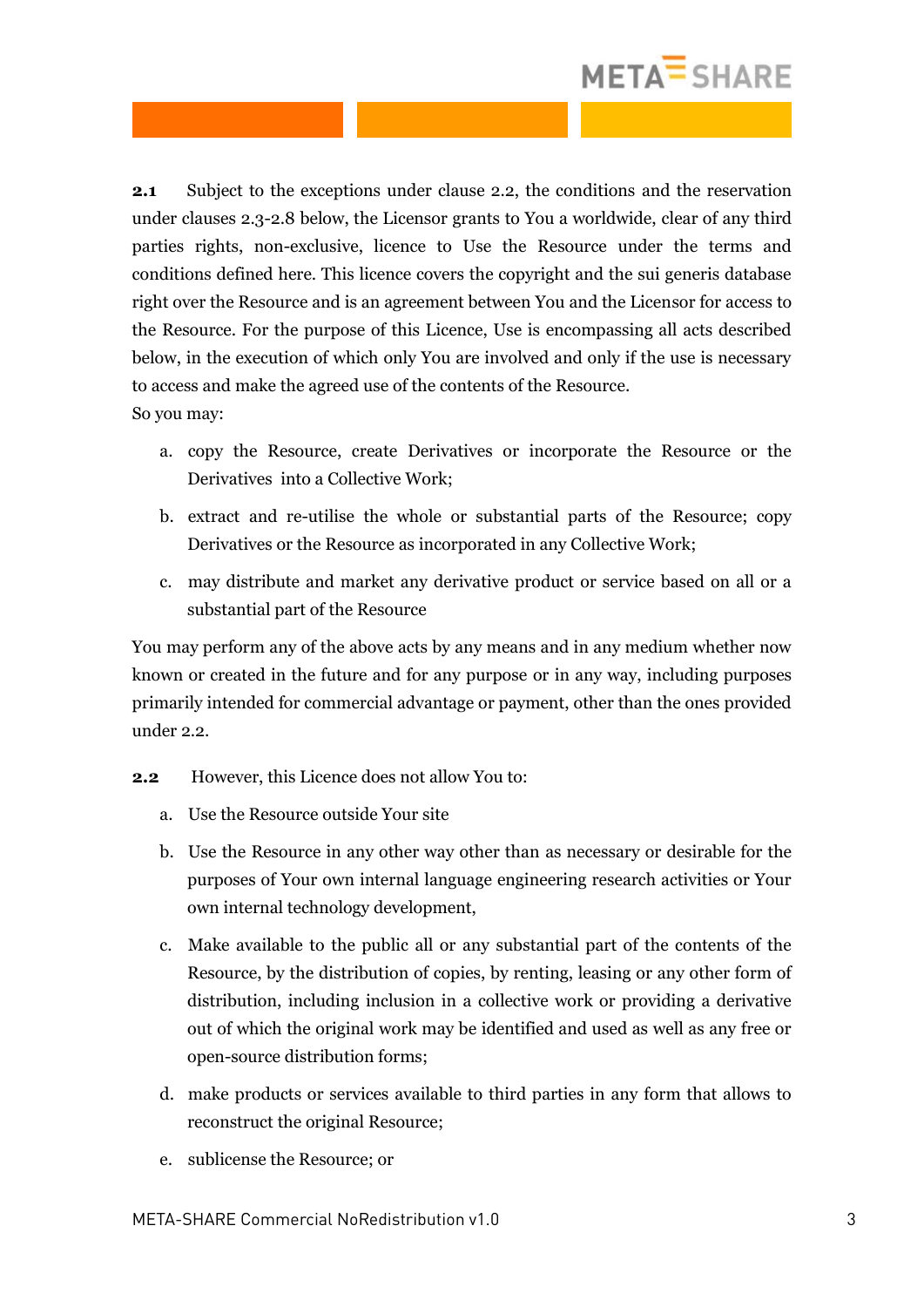

f. subject the Resource to Derogatory Treatment.

**2.3** If requested by the licensor You must, in the case You publish or distribute any Derivative to anyone in any way, give reasonable credit to the Original Author or owner of the sui generis database as prescribed in the Attribution Data.

This is an important condition of this Licence, and if You fail to comply with it You will be in material breach of its terms.

**2.4** The Original Author asserts the right to be identified as the original author of the Work, as forming part of the Resource, if applicable; but only as and when required by clause 2.3 above.

**2.5** You may also, if You publish or distribute any Derivative to anyone under the terms of this Licence and in any way provide the relevant meta-data to the META-SHARE network, so that for instance, the indexing of the Derivative Work is possible.

These are important conditions of this Licence, and if You fail to comply with them You will be in material breach of its terms.

**2.6** This license is offered to You free of charge.

**2.7** You may create Derivatives as necessary or desirable for the purposes of Your own internal language engineering research activities. All rights granted hereunder are perpetual, and worldwide.

**2.8** In addition to the above:

- a. the right to release the Resource under different terms, or to stop distributing the Resource, is reserved;
- b. all other rights not expressly granted by the Licensor are reserved; and
- c. You must attribute the Resource by ensuring all Attribution Data accompany the Resource.

**2.9** This Licence does not affect any rights that You or anyone else may independently have under any applicable law (including fair dealing, fair use, or any other legally recognised limitation or exception to copyright infringement) to make any Use of this Resource.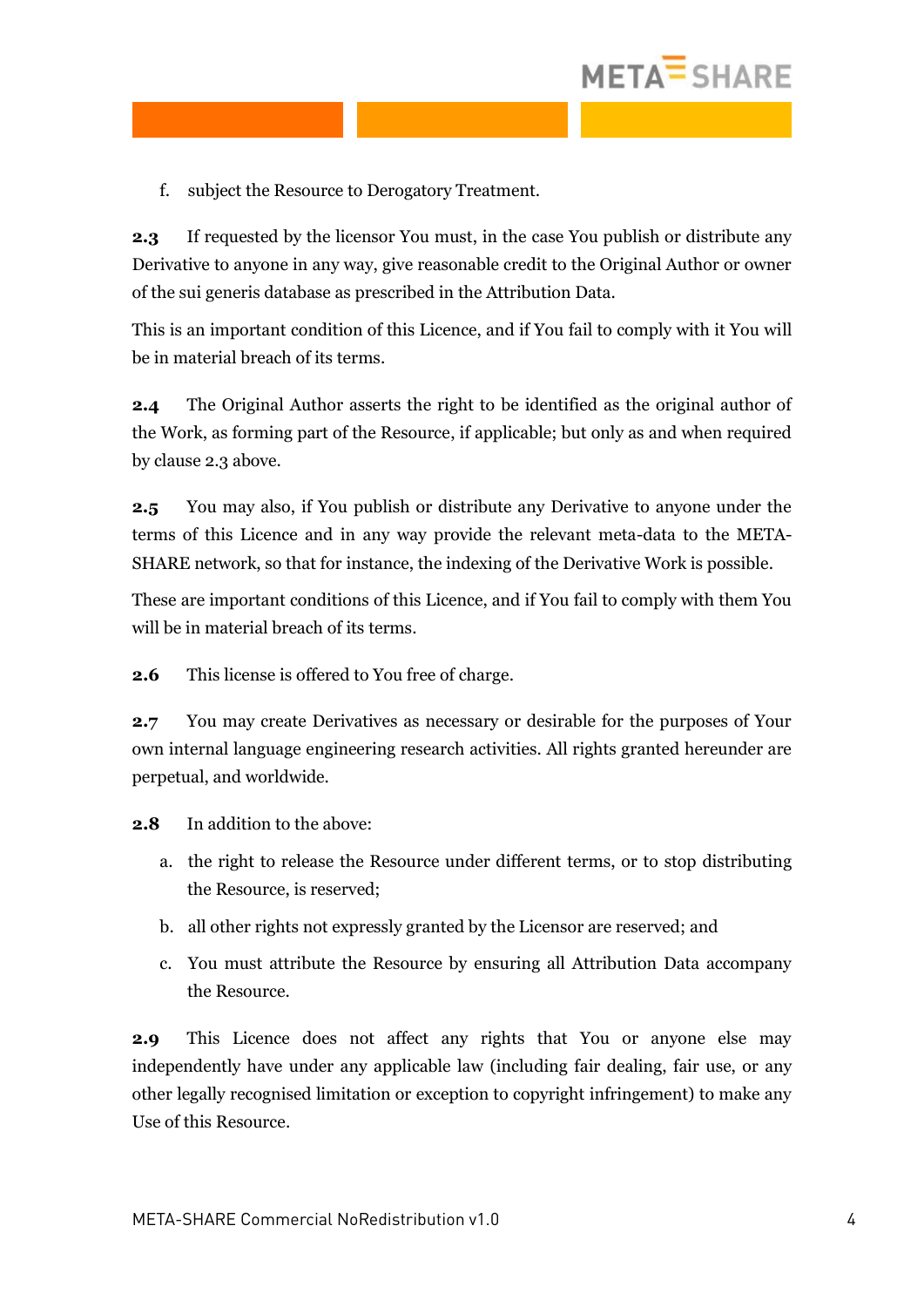# META<sup>=</sup>SHARE

**2.10** This Licence does not allow You to claim any endorsement or approval by the Licensor or the Original Author or Your use of the Resource without their express written permission.

**2.11** You and the Licensor are independent contractors. Nothing contained in this Licence shall be construed as creating an employer-employee relationship, a partnership or a Joint Venture between You and the Licensor.

### **3. Warranties and Disclaimer**

The Resource is licensed by the Licensor "as is" and without any warranty of any kind, either express or implied, whether of title, of accuracy, of fitness for purpose, or otherwise.

### **4. Limit of Liability**

Subject to any liability which may not be excluded or limited by law, the Licensor shall not be liable for, and expressly excludes, all liability for loss or damage however and whenever caused to anyone by any Use under this Licence, whether by You or by anyone else, and whether caused by any fault on the part of the Licensor or not. If liability may not be excluded by law, it is limited to actual and direct financial loss to the extent it is caused by proved gross negligence on the part of the Licensor.

### **5. Termination**

**5.1** Any breach by You of the terms of this licence (for example, by distributing the Resource) entitles the Licensor to send You a termination notice within 15 days from the breach. You are entitled to provide a written objection to this notice within 15 days and in case there is no acceptance by the Licensor the termination takes effect within 15 days of Your response.

**5.2** If You are not in breach of the terms of this licence, the Licensor may not terminate Your rights under it.

**5.3** Unless terminated under clause 5.1, this Licence is granted to You for the duration of any rights in the Resource as mentioned in 2. above.

### **6. General**

**6.1** If any provision of this Licence is held to be invalid or unenforceable, that shall not affect the validity or enforceability of the remainder of the terms of this Licence.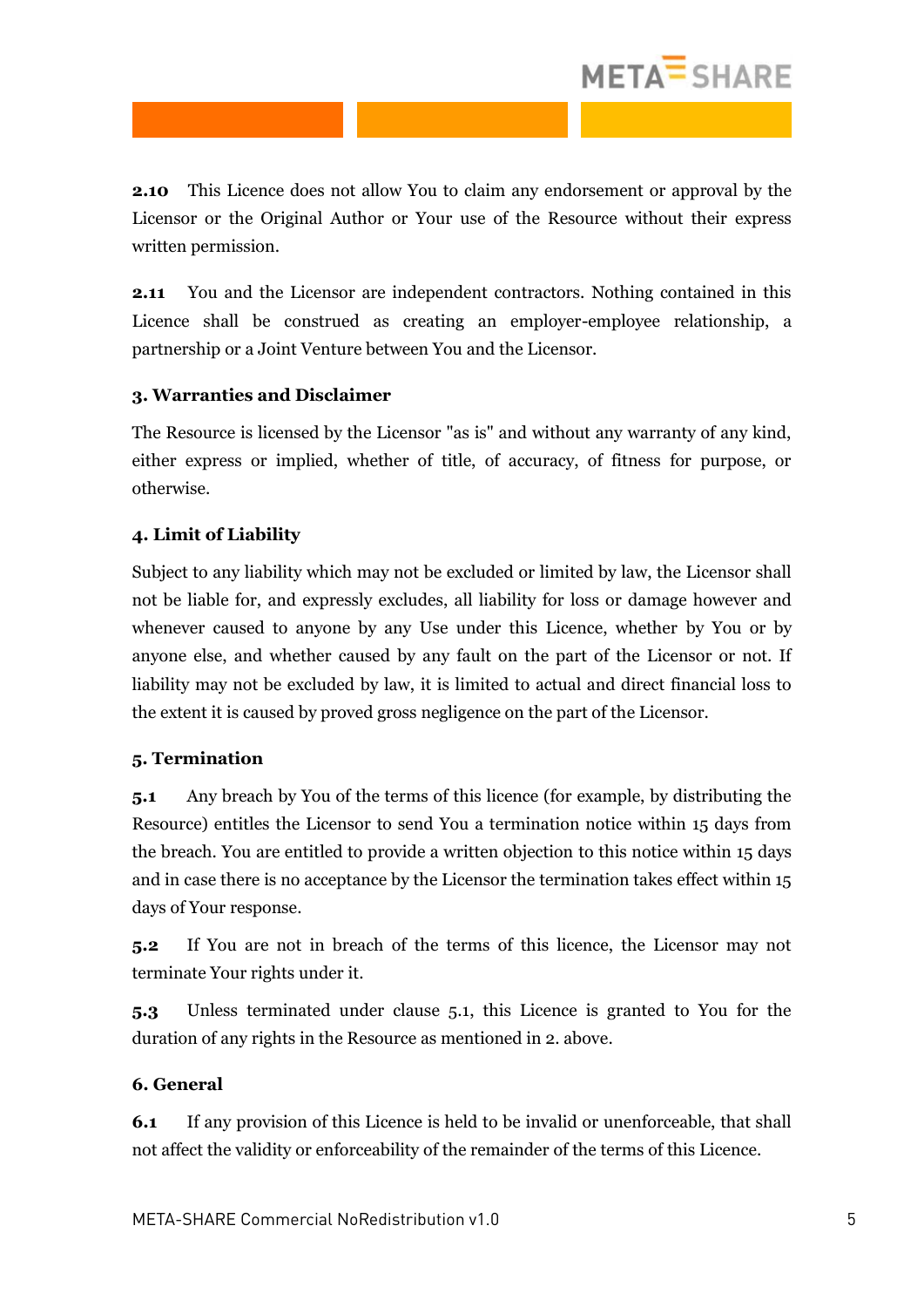

**6.2** This Licence is the entire agreement between the parties with respect to the Resource licensed here. It replaces any earlier understandings, agreements or representations with respect to the Resource not specified here.

**6.3** If You are in breach of the terms of this Licence (for example, by distributing the Resource) You will not be entitled to rely on the terms of this Licence or to complain of any breach by the Licensor.

**6.4** In case of any dispute arising in relation to the License, the competent courts are those of [COUNTRY NAME] and the applicable laws are those of [COUNTRY NAME].

**The Licensor:**

**The Licensee:**

*The Notice below is not part of this licence.*

META-SHARE NOTICE

META-SHARE is not a party to this Licence, and makes no warranty whatsoever in connection with the Resource. META-SHARE will not be liable to You or any party on any legal theory for any damages whatsoever, including without limitation any general, special, incidental or consequential damages arising in connection to this licence. Notwithstanding the foregoing two (2) sentences, if META-SHARE has expressly identified itself as the Licensor hereunder, it shall have all rights and obligations of Licensor.